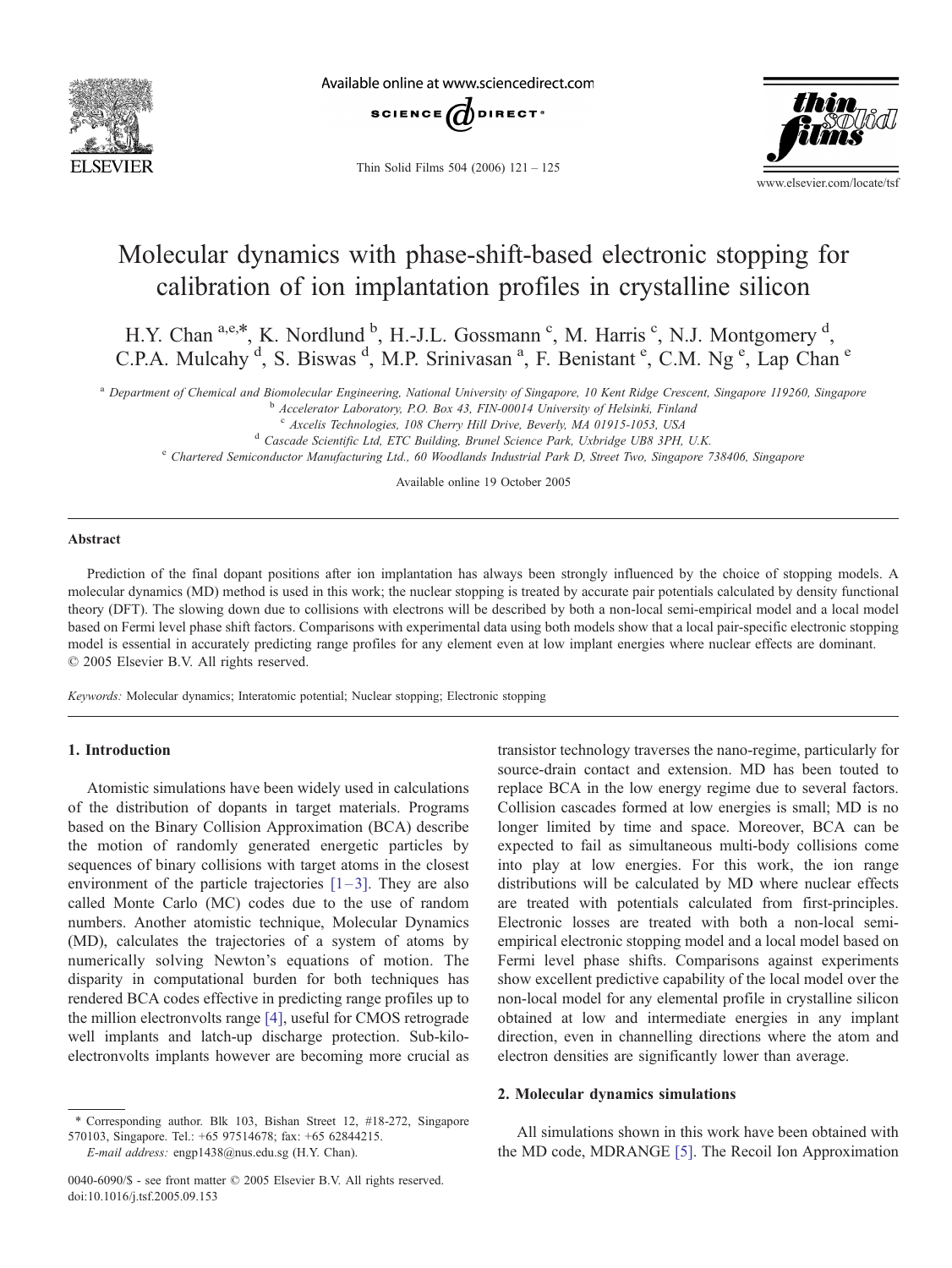(RIA) has been employed, where only the ion-recoil interactions are considered. This is based on the assumption that the interactions between the ion and its nearest neighbors are much stronger than the lattice –lattice interactions. RIA has been shown to reduce the computational burden, with little effect on the final range profiles [\[5\].](#page-4-0) In all the simulations, initially crystalline silicon was used as a target material. The ambient temperature, 300 K was used and realistic atomic thermal displacements were obtained by setting the Debye temperature of silicon to 519 K [\[6\].](#page-4-0) The number of simulated ions used was 20,000, and deemed sufficient for good statistics. In order to determine the profiles over more than four decades of concentration, a version of Beardmore's rare-event algorithm [\[7\]](#page-4-0) was implemented. An atom splitting scheme is employed so that at certain splitting depths the ion is split into two virtual ions with a statistical weight of half that of the unsplit ion [\[8\].](#page-4-0) This ensures accurate dopant profiles with good statistics and feasible computational overhead. The effect of damage buildup on range profiles at high implant doses is especially pronounced and is taken into account by changing the material structure in front of the path of the incoming ion [\[9\].](#page-4-0)

## 2.1. Nuclear effects: ZBL versus DMOL potential

The energy loss to target nuclei involves primarily the study of screened Coulomb collisions between two colliding atoms since the interaction at very small inter-atomic distances is essentially Coulombic. Amongst the many semi-empirical and theoretical repulsive potentials that have been proposed over the years, the ''universal'' repulsive potential given by Zieglar, Biersack and Littmark [\[1\],](#page-4-0) the so-called ZBL potential constructed by fitting a universal screening function to theoretically obtained potentials calculated for 261 atom pairs has been most commonly used in BCA as well as MD codes. While the pair potential can well describe the projectile – nucleus interaction at high velocities, the validity of the solely repulsive ZBL potential becomes questionable at low velocities, since it cannot account for attractive forces that start to dominate as the incoming ion slows down in the host material.

Density functional theory (DFT) calculations utilizing numerical basis sets have been found to provide potentials which are significantly improved compared to the ZBL

potential [\[10\].](#page-4-0) Unlike the ZBL potential which is repulsive over the entire interatomic range, such potentials calculated from first-principles consist of a steep repulsive region and an attractive well. In this work, similar potential energy calculations for many dopant – silicon systems have been made. The DMOL [\[11\]](#page-4-0) package was used, with hydrogenic orbitals included for all systems studied. These DFT calculated potentials will be denoted as DMOL potentials thereafter. The nuclear effect of both ZBL and DMOL potentials on the range profiles can be isolated by neglecting all electronic losses. Profiles obtained by Secondary Ion Mass Spectrometry (SIMS) were compared against MD simulations for two systems differing in mass, B-Si and As-Si. Figs. 1 and 2 show the effect of the interatomic potential on light and heavy element systems at both low and high implant energies without electronic stopping effects.

In the low-energy regime, the absence of electronic stopping effects was inconsequential, as shown in Figs.  $1(a)$  and  $2(a)$ since the stopping mechanism is dominated much by nuclear effects. With an increase in the initial kinetic energy of the incoming ion (Figs. 1(b) and 2(b)), exclusion of electronic stopping resulted in profiles with deep tails, showing poor agreement with the SIMS data. At high energies, the ion interacts mainly with the electrons in the target material; the energy transferred in the collision process is no longer negligible and the change in direction is significant. Because the stopping mechanism at high energies is dominated by electronic effects, the choice of the interatomic potential used was trivial, as shown by the indistinguishable profiles obtained with both ZBL and DMOL potentials. Conversely speaking, nuclear stopping is the dominant mode of energy transfer at low velocities where the ion can lose most of its energy in a single collision, changing its direction considerably. This is especially true for a heavy element like As ([Fig. 2\(](#page-2-0)a)) where the profiles obtained with different potentials differed significantly. While the disparity is less significant in the case of B (Fig. 1(a)), the use of the DMOL potentials yielded profiles which showed better agreement with experimental results in both cases. This can be largely attributed to the presence of an attractive well absent in the ZBL potential. Attractive forces while negligible at high ion velocities become non-trivial as the ion slows down and the ZBL potential fails to depict the right



Fig. 1. Experimental and MD simulated (ZBL versus DMOL potential) profiles of B in Si (a) 0.5 keV, 5e13 atoms/cm<sup>2</sup>, 45°/0° (b) 10 keV, 1e15 atoms/cm<sup>2</sup>, 0°/0°.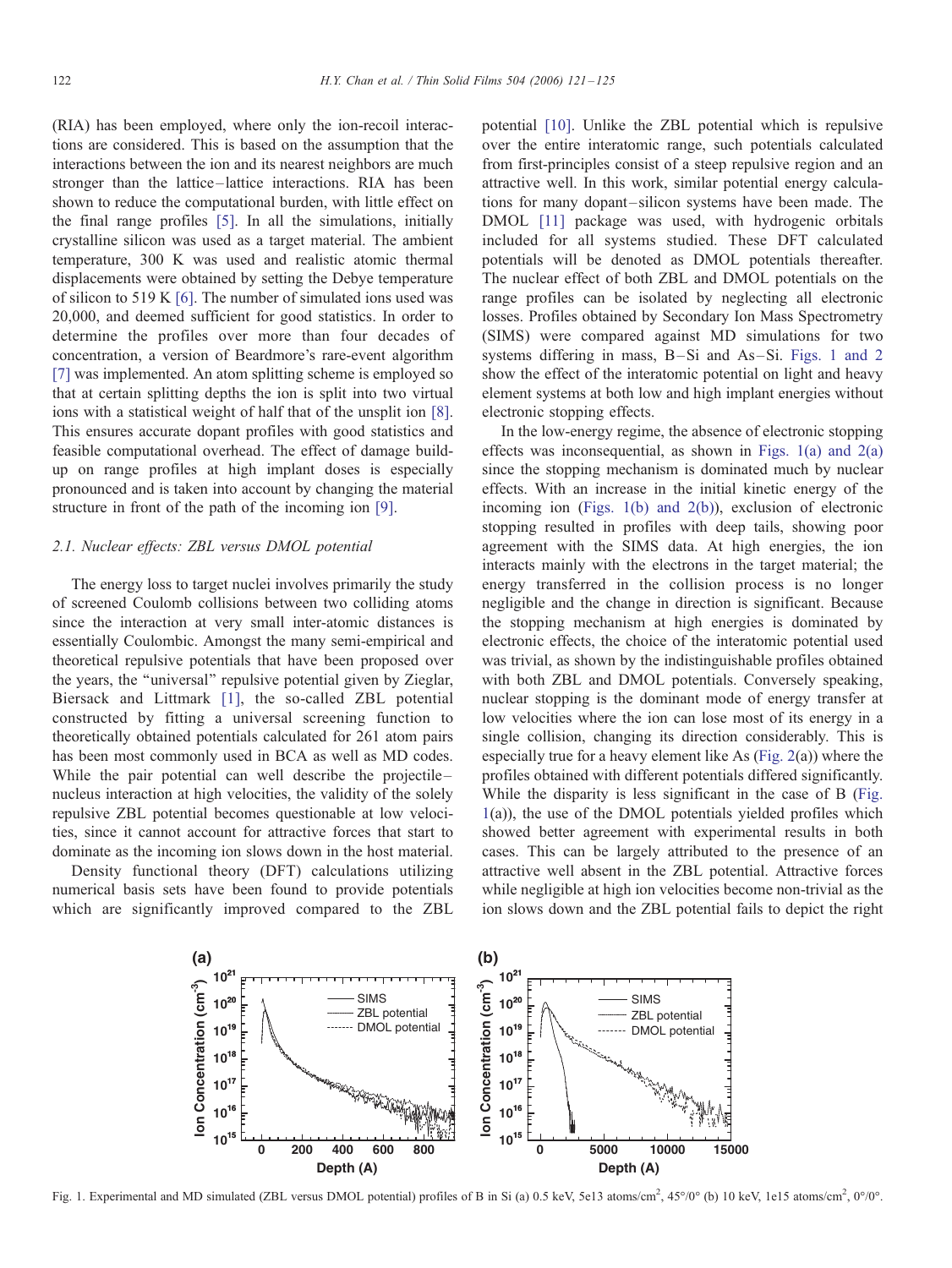<span id="page-2-0"></span>

Fig. 2. Experimental and MD simulated (ZBL versus DMOL potential) profiles of As in Si (a) 1 keV, 1e15 atoms/cm<sup>2</sup>, 5.2°/17° (b) 10 keV, 5e14 atoms/cm<sup>2</sup>, 0°/0°.

attractive nuclear forces at low energies. Henceforth, nuclear stopping is treated by the DMOL potentials. The accuracy of the potentials warrants the assumption that any discrepancies between the simulated and experimental results is caused by inaccuracies of the electronic stopping model.

#### 2.2. Electronic effects: local versus non-local stopping

Separation of the energy loss of the ion into two separate components inherently assumes all possible correlations between the elastic nuclear collisions and inelastic losses due to electronic excitation to be negligible. This assumption is valid considering the correlation is insignificant when many collisions are averaged over, as when an ion penetrates a solid. Unlike atoms, quantum mechanics stipulates that electrons have strong wave characteristics and cannot be localised. Therefore electrons cannot be treated as point masses and an accurate description of electronic stopping is a much more complicated issue.

Electronic stopping parameterizations are either local or non-local. In local models, the scattering of the ion is dependent on the position in the crystal and largely on the electron charge density. In non-local models, the stopping is uniform throughout the crystal and independent of the density of the electrons. The charged ion is hindered by an induced drag force among the electron sea. The basis of many non-local electronic stopping models are based on the Brandt –Kitagawa (BK) theory [\[12\]](#page-4-0) which factorizes the electronic stopping of a heavy ion into an effective charge and the electronic stopping of a proton. It does not take the shell structure of the ions' electron cloud into account, utilizing instead a centrosymmetric charge density which does not directly take into account the quantum mechanical stopping cross-section between the ion and the target atom electrons. One of the most popular nonlocal electronic stopping models based on the BK theory is formulated by Zieglar, Biersack and Littmark [\[1\],](#page-4-0) the so-called ZBL stopping. In the ZBL model, the Fermi velocity is constant depending on the target material and can have an empirical correlation factor. The stopping of protons is obtained from a fit of 8 parameters that have different values in each elemental target material. In this work, the non-local ZBL model will be used in comparison to the local model described in the next section.

The local electronic stopping used in this work is based on the density-functional formalism and will be denoted as PENR (Puska, Echenique, Nieminen and Ritchie [\[13,14](#page-4-0)]) stopping henceforth. Unlike models based on the BK theory, the PENR model takes the structure of the ion's electron cloud into account and does not require any scaling factors. The local electronic stopping power  $S_E$ , of an ion traveling at velocity v  $(v \leq$  Fermi velocity  $v_F$ ) in a homogeneous electron gas can be expressed as in Eq. (1), where  $k_F$  is the Fermi momentum of electrons of the target,  $r<sub>S</sub>$  is the one-electron radius (function of the electron density) and  $\delta_1(E_F)$  is the phase shift at quantum number l for the scattering of an electron at the Fermi energy  $E_F$ .

$$
S_{\rm E} = \frac{3\nu}{k_{\rm F}r_{\rm s}^3} \sum_{l=0}^{\infty} (l+1)\sin^2[\delta_1(E_{\rm F}) - \delta_{l+1}(E_{\rm F})] \tag{1}
$$

This model is based on scattering phase shifts for Fermi-surface electrons [\[15](#page-4-0)]. The scattering phase shifts  $\delta_l(E_F)$  can be determined within the density functional theory for atoms embedded in a homogeneous electron gas and are calculated in this work for  $Z=5$  through  $Z=51$  for a wide range of industrially important dopants. A dense grid of one-electron radius  $r_s$  values 0.1  $A \le r_s \le 6$  Å is employed and components up to  $l = 10$  were used, although phase shifts for  $l > 5$  are very small. In cases where a self-consistent solution could not be obtained, which occurs for large  $Z$  (e.g. Indium:  $Z=49$  and Antimony:  $Z = 51$ ), the Fermi phase shifts are calculated for a reduced grid of  $r<sub>S</sub>$  values, and the tabulated values are then used in interpolating the phase shifts for a desired electron density. The anisotropy of the electron distribution is taken into account by using a three-dimensional charge distribution of silicon [\[16](#page-4-0)] calculated using the Dawson-Stewart-Coppens formalism  $[17-20]$  and the Hartree–Fock wave functions calculated by Clementi and Roetti [\[21](#page-4-0)].

The range profiles of light and heavy elements were simulated with both ZBL and PENR stopping models and compared against experimental SIMS data. [Figs. 3 and 4](#page-3-0) show the comparisons between both models for N and Sb, respectively. The poor agreement in the tail region of the sub-kiloelectronvolt N profile in [Fig. 3](#page-3-0)(a) can be attributed to the high detection limit of N. Measurement of low level N concentrations requires good precision of SIMS instruments (improved vacuum and better primary beam intensity) and improved analysis protocol. Results shown represent the best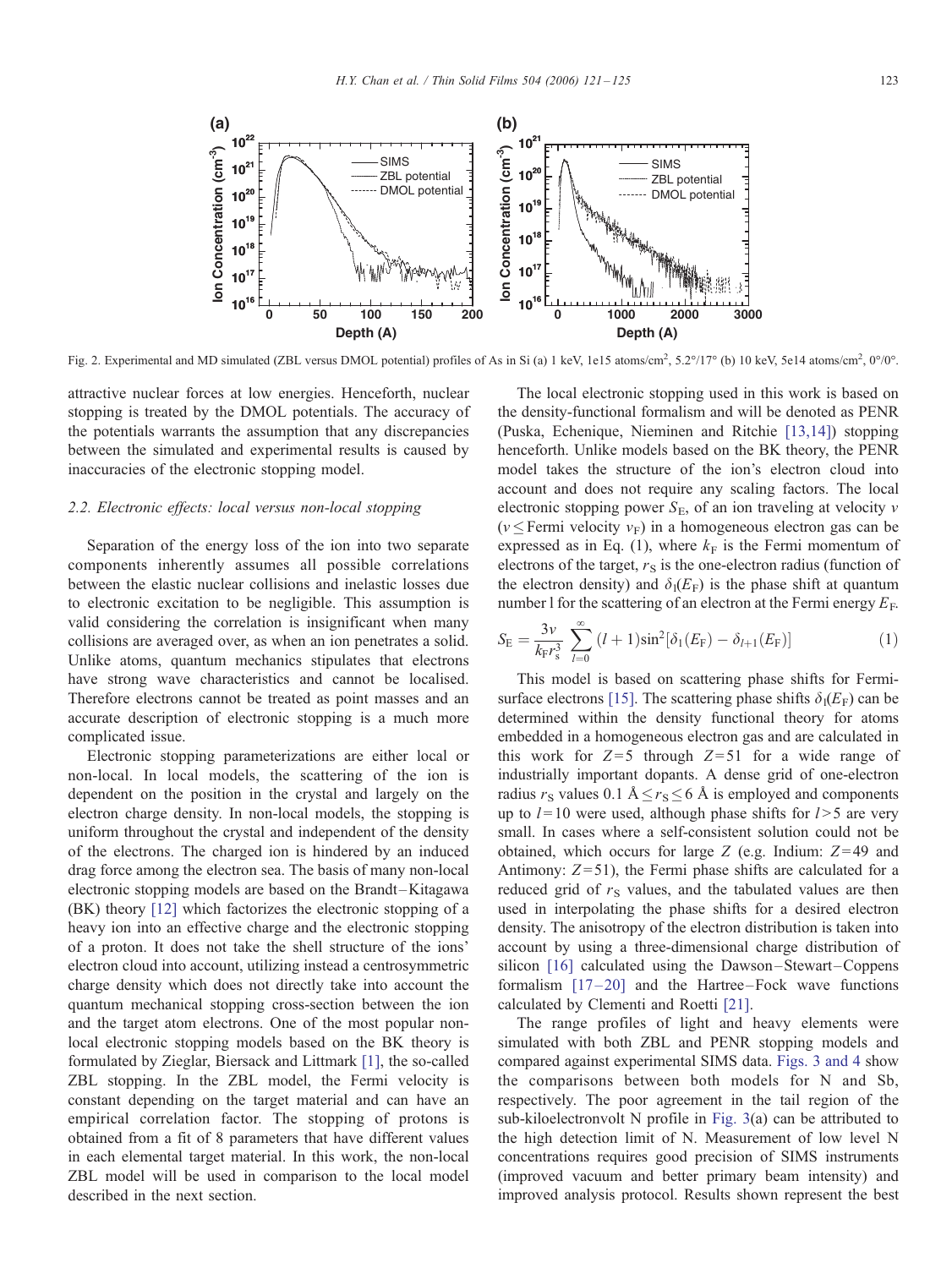<span id="page-3-0"></span>

Fig. 3. Experimental and MD simulated (Non-local versus local electronic stopping) profiles of N in Si (a) 0.5 keV, 1e14 atoms/cm<sup>2</sup>, 0°/0° (b) 15 keV, 1e15 atoms/ cm<sup>2</sup>,  $5.2^{\circ}/17^{\circ}$ .

detection limit under experimental constraints. The DMOL potentials have been employed for all simulations shown in this section; with all other simulation parameters kept constant, any discrepancies between the simulations can be solely attributed to the electronic stopping model. In all the cases shown, the local electronic stopping model produced profiles which show significantly better agreement with SIMS compared to the nonlocal ZBL model. The non-local model which assumes the stopping to be uniform throughout the crystal tends to underestimate the degree of channeling even in cases where channeling is not predominant, as in Figs. 3(b) and 4(b) where the implants are tilted  $5.2^{\circ}$  and  $30^{\circ}$ , respectively from the surface normal to reduce channeling effects. In cases where channeling is prevalent, especially in normal (Fig. 3(a)) and  $45^{\circ}$  tilted implants (Fig. 4(a)), the ZBL model overestimates the drag force due to the electrons, and produced profiles with much shallower junction depths than predicted by the local model and experiments.

The channeling of ions during the slowing down process has an important impact on the concentration profiles both in the vertical and lateral directions. In crystal channels, where the atomic and electronic densities are significantly lower than average, the importance of nuclear stopping is reduced relative to the electronic stopping and it is imperative that the electronic stopping model predict the ranges of the channeled ions accurately. From the results shown, it is obvious that the local

model is superior, especially where the electron density in a channel is significantly lower than in other directions. Contrary to the results of Sillanpaa et. al [\[16\]](#page-4-0) which showed deficiencies of the PENR model in channeling directions, results in this work suggest that the PENR model remains accurate with 45° tilt angle. A wafer orientation of  $45^\circ$  in the azimuthal direction, in addition to the  $45^\circ$  tilt angle, represents one of the worst scenarios in axial and planar channeling [\[22\]](#page-4-0) and Fig. 4(a) shows that the PENR model is still sufficiently accurate under such conditions for a slow heavy ion, without the need of a charge averaging scheme for improvement in the channels [\[16\].](#page-4-0) The model contains no free parameters and useful for any iontarget system where the electron distribution is known.

## 3. Conclusion

In this work, atomistic molecular dynamics simulations with nuclear effects treated with potentials calculated from density functional theory and electronic effects accounted for by a local electron stopping model based on Fermi phase shifts were used to predict range profiles for many industrially important dopants over a wide range of implant conditions. Profiles obtained with the commonly used repulsive universal ZBL potential, while adequate at high implant energies due to the dominance of electronic stopping over nuclear stopping, fails to describe the attractive forces that come into play at low ion



Fig. 4. Experimental and MD simulated (Non-local versus local electronic stopping) profiles of Sb in Si (a) 10 keV, 5e13 atoms/cm<sup>2</sup>, 45°/45° (b) 50 keV, 3.85e13 atoms/cm<sup>2</sup>,  $30^{\circ}/0^{\circ}$ .